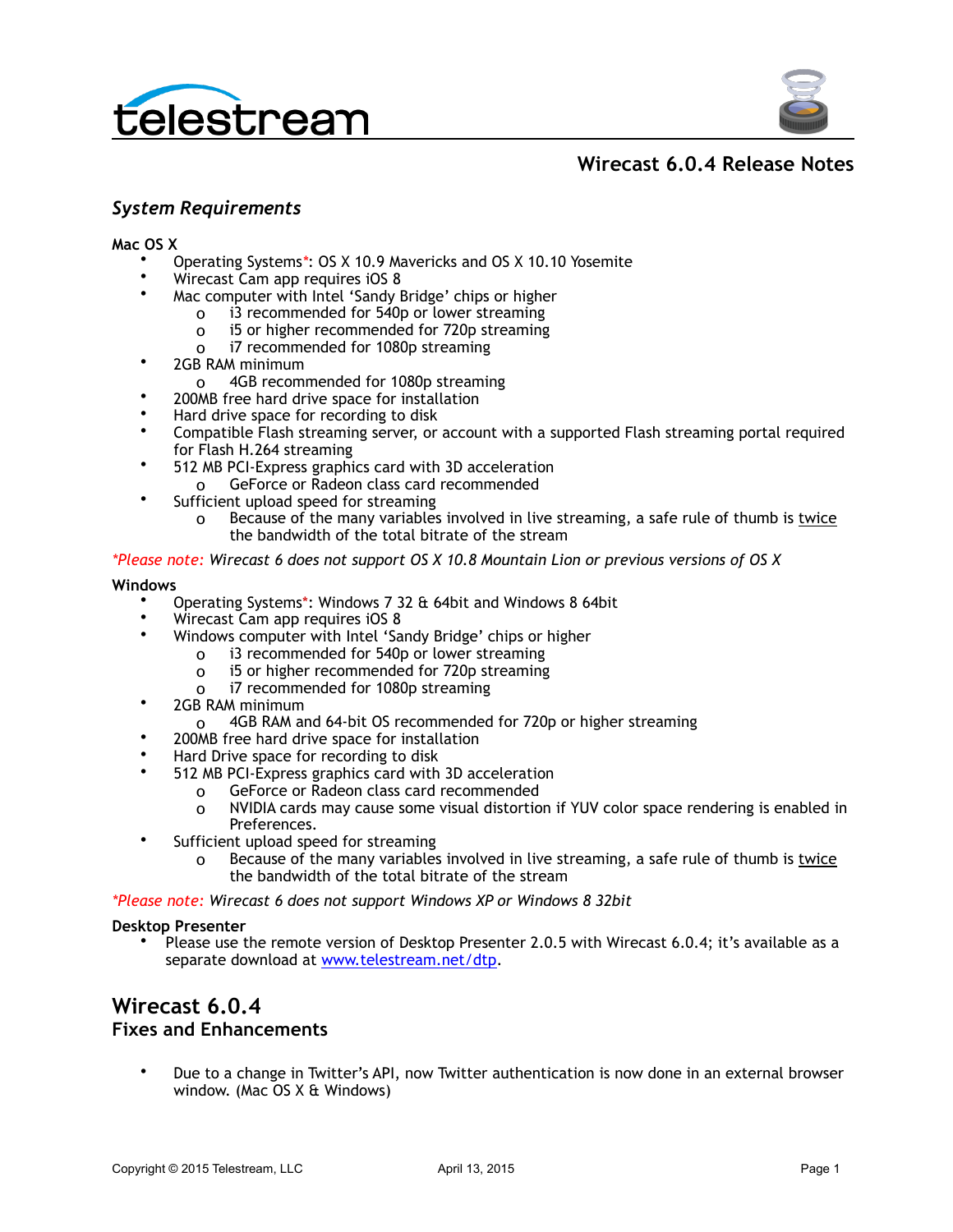• Fixed a problem recording mp4 files with the MainConcept H.264 encoder that caused corrupted recordings. (Mac OS X & Windows)

## **Wirecast 6.0.3 Fixes and Enhancements**

- New! Added screen capture from iOS devices via Lighting cable. (Mac OS X 10.10)
- New! Added dialog to schedule events on YouTube Live directly from within Wirecast. (Mac OS X & Windows)
- New! Added support for playback of QuickTime Animation files. (Mac OS X & Windows)
- New! Images are now updated automatically if they are stored on local disk. (Mac OS X & Windows)
- New! Added keyboard shortcuts to toggle Live Preview Swap on and off. (Mac OS X & Windows)
- New! The Audio Delay specified in the Audio Inspector can now be up to 10 seconds, up from 1 second, and is now specified in numeric terms rather than by moving a slider. (Mac OS X & Windows)
- New! Optimized H.264 playback to use approximately 25% less CPU. (Mac OS X & Windows)
- New! Optimized CPU usage by Web Stream, Wirecast Cam, and Blackmagic sources to use up to 50% less CPU. (Mac OS X)
- New! Added a button in the Output Settings that refreshes the list of scheduled YouTube events. (Mac OS X & Windows)
- New! Implemented drag-able region in the title area of the shot so that users must mouse drag from the shot's title bar in order to perform drag operations. This helps prevent inadvertent movement of shots. (Mac OS X & Windows)
- New! Local Desktop Presenter Window Capture now tracks the location of a Window being captured rather than capturing a static screen region. (Mac OS X)
- New! Added an option to capture a screen region with the Local Desktop Presenter. (Mac OS X & Windows)
- New! Now larger fields on the Thin Pipe scoreboard. (Mac OS  $X \triangleq$  Windows)
- New! Now display a microphone icon under the Live window when audio is being outputted via the Virtual Microphone feature. (Mac OS X & Windows)
- New! Users can now drag-and-drop media onto the '+' button in the shot bin to add media to a layer. (Mac OS X & Windows)
- New! Added hotkeys for activating and deactivating Master Layers. (Mac OS X & Windows)
- New! Added a Just Text title to allow cleaner display of text-only titles. (Mac OS X & Windows)
- New! Added all system audio devices to the Change Audio right click menu regardless of if they already exist in the document. (Mac OS  $X \&$  Windows)
- Fixed an issue where Wirecast was not prompting to save the document right after new camera/ audio/Desktop Presenter shots were added to the shot bin. (Mac OS X & Windows)
- The Audio Inspector will now be reopened automatically on launch if it was open at shutdown. (Windows)
- Fixed a problem in the Shot Editor where pressing "Reset Position" on a shot constructed with templates would make the source invisible. (Mac OS X & Windows)
- Fixed a problem in the Shot Editor where cropping and then resizing an image caused it to resize. (Mac OS X & Windows)
- Fixed an issue where Wirecast would retrieve the incorrect times for YouTube Live events. (Mac OS X & Windows)
- Fixed an issue where adding an audio input in the Audio Inspector caused a video transition to trigger in the Live window. (Mac OS X)
- Now limit the default resolution of web cams to be 1080p. (Mac OS X)
- Fixed and issue that cause hidden Master Layers to become visible when changing the canvas size. (Mac OS X)
- Fixed issue where the stream attributes were not initially displayed when Web Stream connected to a stream. (Mac OS X & Windows)
- Fixed issue where scoreboards were displayed as squished, stretched, or offset. (Mac OS X & Windows)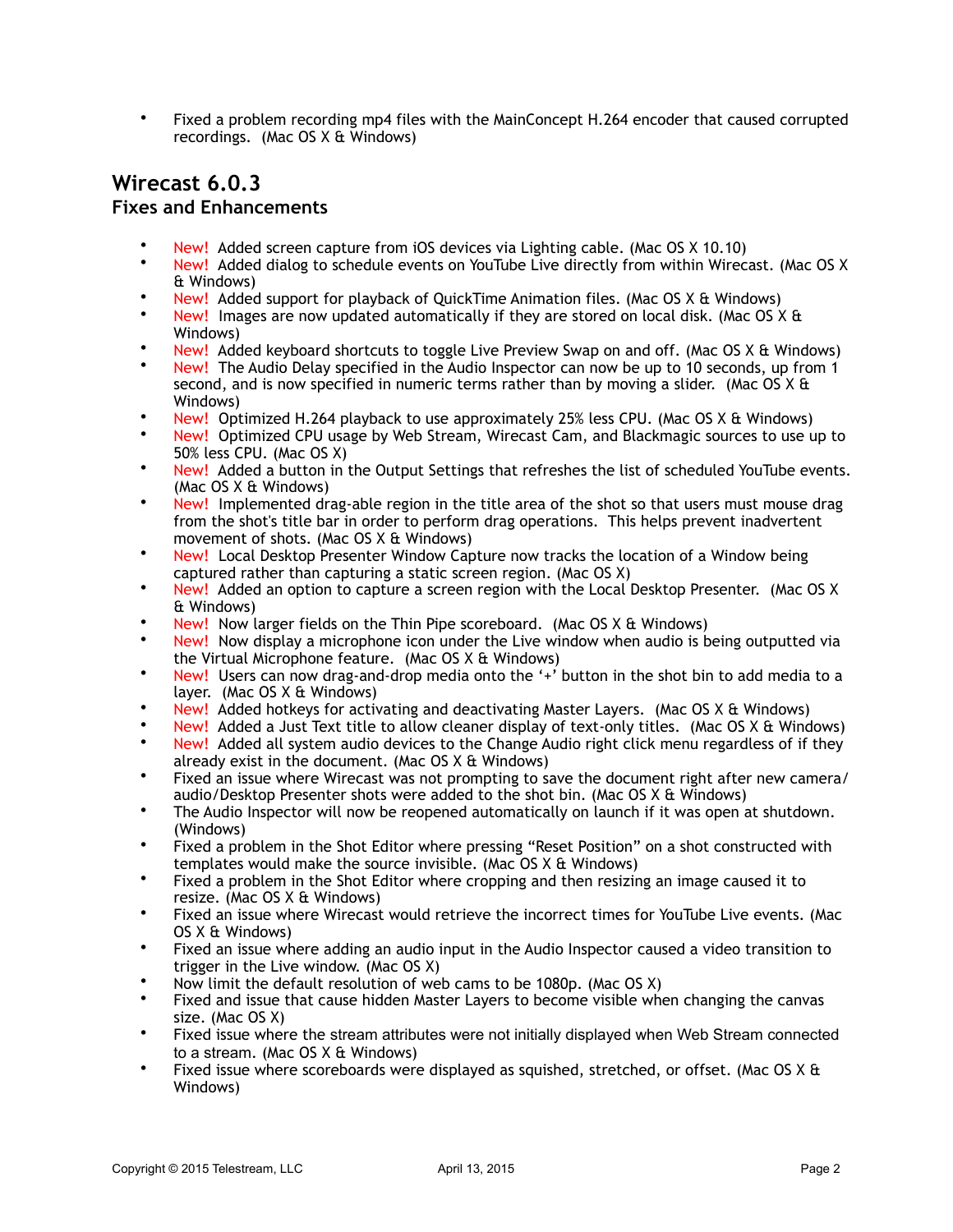- Fixed issue where Web Stream repeated last audio sample received if the connection was lost. (Mac OS X & Windows)
- Fixed issue where Local Desktop Presenter window didn't not keep focus when windows is moved (Mac OS X & Windows)
- Camera Preview frame rate is now saved when document is saved. (Mac OS X & Windows)
- Fixed issue where Preview playback controls and countdown clock were not enabled when displaying a video whose filename contained an image file extension. (Mac OS X & Windows)
- Fixed an issue where transitioning from one source to another produced choppy audio. (Mac OS X & Windows)
- Fixed an issue where the selected transition was only applied to the last queued shot when sending shots on multiple Layers live. (Mac OS X)
- Fixed an issue that caused static popping when adjusting the delay slider for live inputs in the Audio Inspector. (Mac OS X)
- Fixed an issue where trying to open Web Stream configured with a malformed URL caused a crash. (Windows)
- Fixed issue where Wirecast didn't retain the contents of Preview asset upon saving and reopening a document. (Mac OS X & Windows)
- VS4 and MXO2 DirectShow inputs are now not displayed as possible sources in Wirecast. Please use Matrox's Wirecast source plugin to connect to these devices. (Windows)
- CTRL-click on touchpad once again functions as right-click. (Mac OS X)
- Fixed issue where Blackmagic Outputs did not display the proper check box when outputting various formats in "Demo Mode" (Windows)
- Fixed an issue where the Shot Editor and other secondary windows did not open on a second monitor when Wirecast's main window was on a secondary monitor. (Mac OS X & Windows)
- Fixed an issue where the initial selection for USB Webcam Audio Settings did not take. (Mac OS X)
- Fixed problem where application locked up when the Configure button in the Source Settings dialog was clicked more than once. (Windows)
- Fixed issue where Wirecast was forced into the background if users clicked on a shot while the Audio Inspector was open (Mac OS X & Windows)
- Added "New Playlist" item to the Edit menu. (Mac OS X & Windows)
- Fixed issue where the cursor would become stuck as a resize icon when moving above the Shot Bin. (Mac OS X)
- Fixed issue where Zoom Slider didn't function if the trim points were set too close together in the Preview Window. (Mac OS X & Windows)
- Fixed issue where the document did not load if its name contained an apostrophe. (Windows)
- Fixed problem where thumbnail sizing in Playlist windows and Layer windows were was not persisted when the windows were reopened. (Mac OS X & Windows)
- Fixed an issue where iOS devices were sometimes not being detected on congested networks due to a timeout. (Mac OS X & Windows)
- Fixed issue where License and Serial Number were displayed as white text on white background when focus was shifted away. (Mac OS X)
- Fixed occasional hang on exit when shutting down connections to Bonjour devices. (Mac OS X)
- Fixed problem with text vanishing from the Message Feed when double-clicking the column width resize area. (Windows)
- Fixed problem where the Preview Zoom Slider widget remained open and rendered on top of new windows or panes opened over it. (Mac OS X)
- Fixed problem where the Replay Shot Template setting in the Replay Settings dialog was not being set correctly when saving and loading a document. (Mac OS X & Windows)
- Fixed issue where a playlist entered an inactive state after a shot was deleted from it. (Mac OS X & Windows)
- Fixed problem with distorted Virtual Camera output when using match canvas with certain resolutions. (Mac OS X & Windows)
- Fixed problem where Preview audio endlessly repeated one frame of sound when selecting a new shot that was not playing. (Mac OS X)
- Fixed problem where the playback controls would not display when pre-recorded content was sent to Preview using Live/Preview Swap. (Mac OS X & Windows)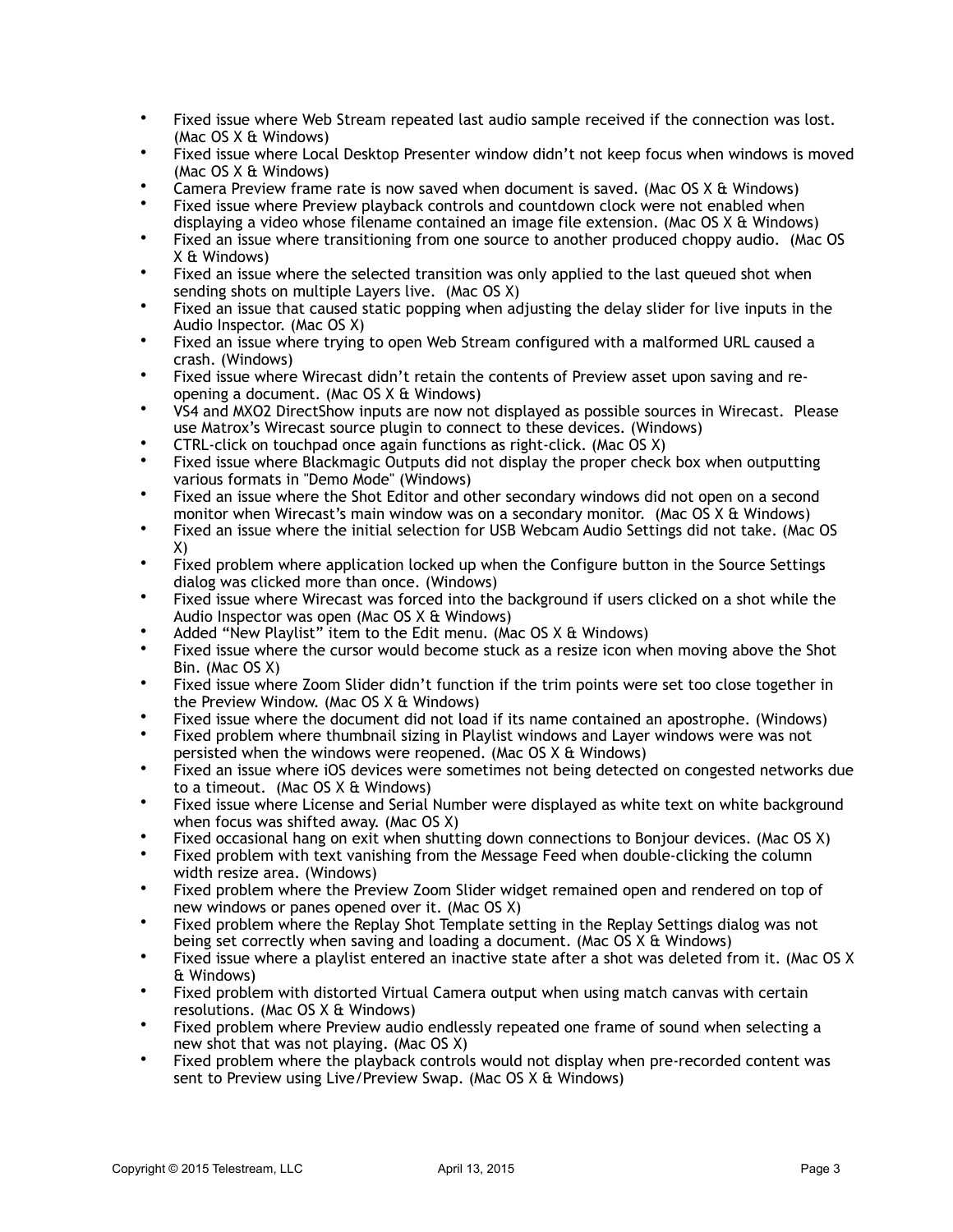- Fixed problem where audio sources would crackle intermittently due to buffering problems. (Mac OS X & Windows)
- Fixed aspect ratio errors for Remote Desktop Presenter shots loaded from a document opened via Windows Explorer. (Mac OS X & Windows)
- Fixed occasional hang on exit if the user was prompted to save their document when exiting. (Mac OS X)
- Increased bounding rectangles for controls that resize thumbnails in the Playlist window. (Mac OS X)
- Fixed issue where a click-drag on a shot in a Mater Layer would bring the shot into Live or Preview. (Mac OS X & Windows)
- Delete All in the Social Media dialog now also removes all text currently rendered into Social Shots. (Mac OS X & Windows)
- Now multiple documents can be accessed by right-clicking the Wirecast icon in the Dock. (Mac OS X)
- Fixed issue where SDP files got overwritten without promoting the user. (Mac OS X & Windows)
- Fixed issue where social message feed delete icon would get stuck in the mouse-down state under certain conditions. (Mac OS X)
- Fixed an issue that caused the audio preview not to work if a source was made live immediately after launching Wirecast. (Windows)
- Fixed a crash that occurred when selecting different sources in the Source Setting dialog rapidly. (Mac OS X & Windows)
- Eliminated flickering of the volume slider decibel tooltip by making it a fixed width. (Mac OS X & Windows)
- Now Wirecast will only throw one error dialog when the same problem occurs with multiple files. (Mac OS X & Windows)
- Fixed problem where users could not modify the IP address field after initially configuring Remote Desktop Presenter. (Mac OS X & Windows)
- Fixed problem where the Local Desktop Presenter monitor selection was not saved. (Mac OS X)
- Fixed memory leak that occurred when the network adaptor was disabled and the ONVIF IP camera discovery was on. (Windows)
- Fixed sync issues when recording to .mov files under high system load. (Mac OS X & Windows)
- Fixed issue where .mp4 files were appearing green and stretched after import into Wirecast. (Mac OS X & Windows)
- Fixed error that occurred when Social Media feed type was set to Search and the feed is accessed without data present in the Search String field. (Mac OS X & Windows)
- Fixed crash due to corrupted presets. (Mac OS X & Windows)
- Fixed possible crash after cancelling authentication of an ONVIF device. (Mac OS X & Windows)
- Added more visual feedback during drag and drop of shots within shot bin. (Mac OS  $X \& B$ Windows)
- Fixed possible hang when opening Wirecast 5 documents. (Mac OS X & Windows)
- Fixed issue where disconnecting a web cam could stop the preview icon for the iSight camera from updating in the shot bin. (Mac OS X)
- Corrected inaccurate bitrate estimation for .mov outputs in the Output Settings dialog. (Mac OS X & Windows)
- Fixed issue where switching the AVFoundation audio settings corrupted USB audio. (Mac OS X)
- Fixed issue where some mp3 files were not being played in the live output. (Mac OS  $X \&$ Windows)
- Fixed issue where UI could lockup for up to 25 seconds when deleting a Wirecast Cam or Web Stream source. (Mac OS X & Windows)
- Fixed issue where activating Replay with an invalid output destination and then clicking "Edit" in the error dialog opened the Output Settings window instead of Replay Settings. (Mac OS  $X \&$ Windows)
- Fixed a crash when opening a Wirecast document containing Replay assets that was created on another OS. (Mac OS X & Windows)
- Fixed a possible crash when the Web Stream was connecting to a MMS source. (Windows)
- Fixed an occasional crash that occurred when closing a document after removing Replay assets from the Asset Manager. (Mac OS X & Windows)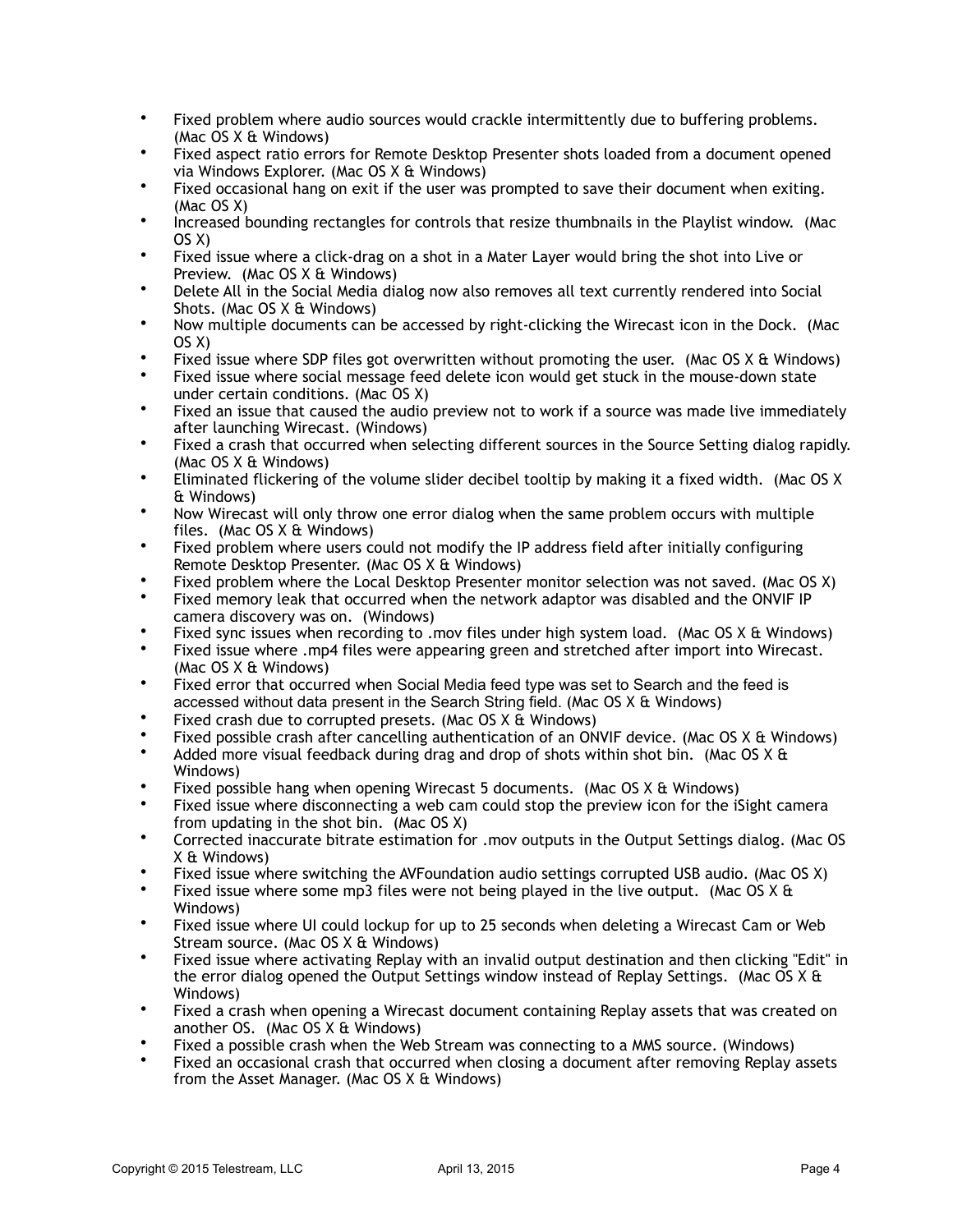- Modified behavior in the shot bin so that double clicking on a shot opens the shot editor, but no longer puts the shot into Preview or Live. (Mac OS X)
- Added all system audio devices to the Change Audio right click menu regardless of if they already exist in the document. (Mac OS  $X \oplus W$ indows)
- Fixed occasional crashed when clicking Apply for Intensity Shuttle USB 3.0 device in Source Settings. (Mac OS X & Windows)
- Fixed occasional crash that occurred when connected to an HDV device with 12bit audio. (Mac OS X & Windows)
- Fixed a problem where the shots in preview were sent live when assigning a Template to a Shot when AutoLive was enabled. (Mac OS X & Windows)
- Fixed a problem with the Local Desktop Presenter where the "Show Cursor" option did not function until it was toggled off then back on. (Mac OS X)
- Fixed a problem where Wirecast was forcing web cameras to the highest available resolution rather than using the saved resolution settings from a document. (Mac OS X)
- Fixed a problem where Wirecast was converting RTMP destinations from Wirecast 4 and 5 documents to Azure Media Services destinations. (Mac OS X & Windows)
- Fixed a misalignment of the Connection meter in the main Wirecast window. (Mac OS X)
- Fixed a crash when removing unused Replay segments during document close. (Windows)
- Sporadic crash when connected to Wirecast Cam when switching Wi-Fi networks or during other network interruption. (Mac OS X & Windows)
- Fixed excessive launch time that could occur after having connected to a Wirecast Cam app that was not longer present on the network. (Mac OS X)
- Fixed problem with audio delay not working unless set to 1 second. (Mac OS X)
- Included missing documentation for Playlist API calls. (Windows)
- Fixed intermittent problem where a Playlist shot would move when clicking on another Playlist in the shot bin. (Mac OS X & Windows)
- Fixed issue where shots in a Playlists rearrange themselves intermittently when a new shot in the Playlist is selected. (Windows)
- Fixed crash when a negative frame dimension was assigned to a .mov encoder preset. (Mac OS X & Windows)
- Fixed a crash that occurred if a user removes a Web Stream source form the Source Setting dialog before finishing the authentication process. (Mac OS X)
- "Match Canvas" is now the default resolution setting for Virtual Camera Out. (Mac OS X  $E$ Windows)
- Fixed crash that occurred when adjusting the volume in the Audio Inspector while a Playlist was transitioning to a new shot. (Mac OS X)
- Removed Accordion Fold transition. (Mac OS X)

## **Wirecast 6.0.2 (Mac Only)**

## **Fixes and Enhancements**

• Fixes issue that caused unnecessary CPU usage on the Mac platform. (Mac OS X)

# **Wirecast 6.0.1**

### **Fixes and Enhancements**

- New! Use of the Wirecast Cam iOS App, a free app for iPad and iPhone, as a source. (Mac OS X & Windows)
- New! Added support for .WAV and .M4A file playback that was present in 5.0.3 but absent in 6.0. (Mac OS X & Windows)
- Fixed a crash that occurred if the destination RTMP server was slow to accept a stream after a connection has been established. (Mac OS X & Windows)
- Fixed crash due to corrupted audio settings being read from the preferences. (Windows)
- Fixed crash when copying a search string from the Social Feed search field. (Mac OS  $X \&$ Windows)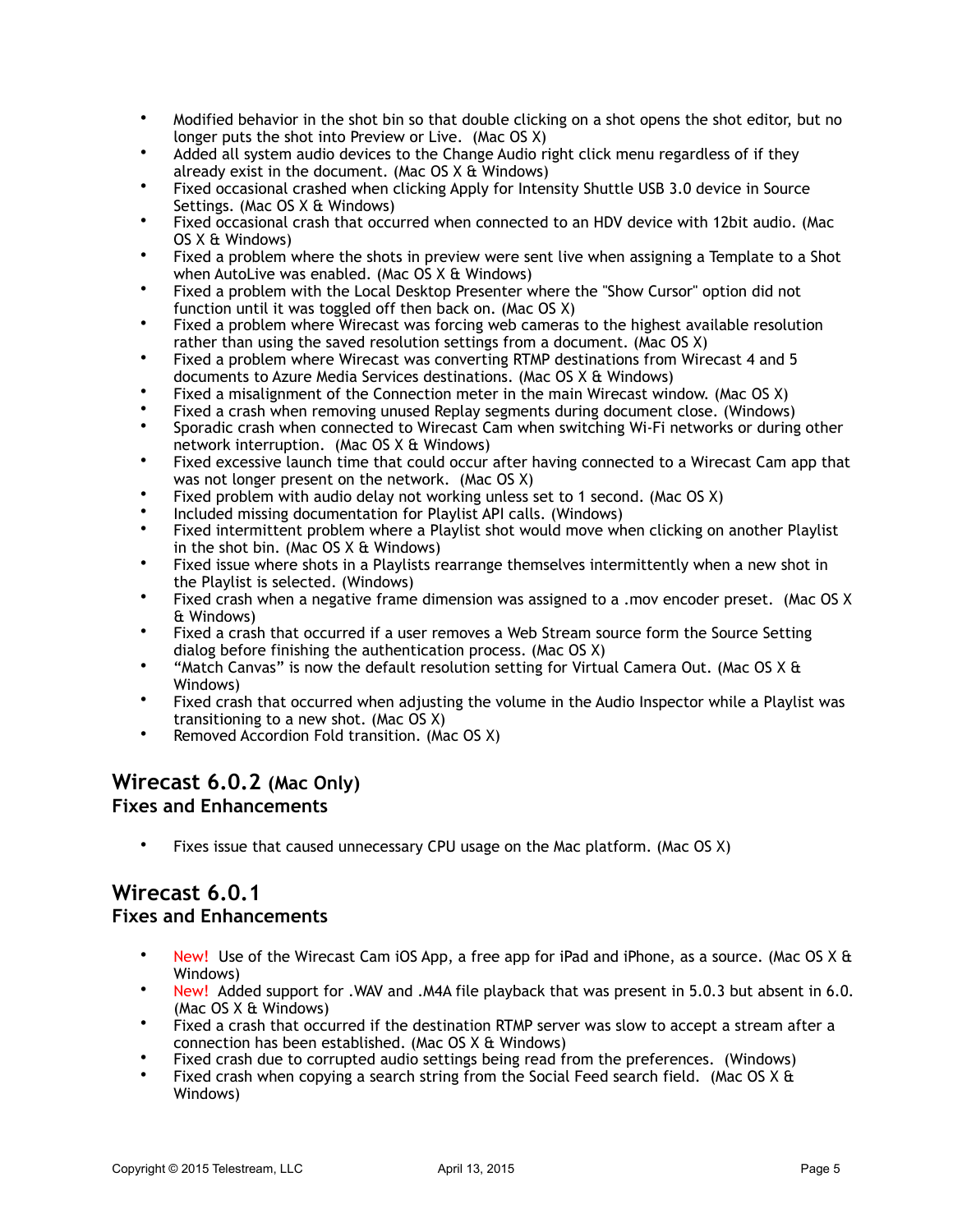- Renamed "Microsoft Azure Media Services" "Azure Media Services" in the Output Settings dialog. (Mac OS X & Windows)
- Fixed crash when deleting Tweets from the Social Media message feed. (Mac OS X & Windows)
- Prevented Unhandled Exception error when using social media feed without entering credentials. (Mac OS X & Windows)
- Fixed issue that prevented the File Open button from operating in the NewBlueFX section of the Source Settings Dialog under some conditions. (Mac OS X & Windows)
- AJA cards no longer function in Wirecast directly through via AVFoundation. Install the AJA Wirecast source plugin to access them from Wirecast.

## **Wirecast 6.0**

### **Fixes and Enhancements**

- New! Instant Replay support. (Mac OS X & Windows)
- New! Playlist Support. (Mac OS X & Windows)
- New! Twitter integration. (Mac OS X & Windows)
- New! Support for the new iOS 8 App, Wirecast Cam, as a camera source. (Mac OS X & Windows) • New! Recordings are now written in a recoverable file format. Recording files are now usable
- even the recording is interrupted due to system failure. (Mac OS X & Windows)
- New! Full Retina support. (Mac OS X)
- New! Improved Multicast and Unicast support. (Mac OS X & Windows)
- New! Keyboard mapping functionality for shots. (Mac OS X & Windows)
- New! Shortcut keys for setting in and out points and creating Replay shots. (Mac OS X & Windows)
- New! Destination for Microsoft Azure Media Services. (Mac OS X & Windows)
- New! Destination for Wowza Streaming Engine (Mac OS X & Windows)
- New! Added AppleScript samples to application bundle. (Mac OS X & Windows)
- New! Added the ability to play back recorded media in Preview. (Mac OS  $X$  & Windows)
- New! Added the ability to set in and out points in Preview. (Mac  $OS X \& Windows$ )
- New! Added the ability to set playback speed in Preview. (Mac OS  $X \&$  Windows)
- New! Added the ability to suppress automatic detection of IP devices in network. (Mac OS X & Windows)
- New! Added the ability to automatically set the Canvas size. (Mac OS X & Windows)
- New! Support for using custom backgrounds for Scoreboards. (Mac OS X & Windows)
- New! Hotkeys to change scores from the Wirecast main window. (Mac OS X & Windows)
- New! Add support for 2K and 4K canvas sizes via Custom Canvas size. (Mac OS X & Windows)
- New! AppleScript examples are now part of the application bundle at Wirecast.app/Contents/ Resources/scriptingexamples. (Mac OS X)
- New! 64bit versions of Wirecast are now available. Moving to 64bit fixes many problems caused by running out of memory due to 32bit memory limits. (Mac OS X & Windows)
- New! Updated installer technology for Windows; new versions of Wirecast will automatically replace previous versions of Wirecast without the need to manually uninstall beforehand. (Windows)
- New! Dedicated destination for Wowza server that can utilize configuration files created by Wowza. (Mac OS X & Windows)
- New! MOV record to disk destination replaces QuickTime Record To Disk for recording near lossless video at low CPU. ProRes codec is available on Mac, and MJPEG is available on Windows with selectable quality. (Mac OS X & Windows).
- New! Wirecast no longer uses QuickTime components for video file playback and writing. QuickTime, deprecated by Apple, has been replaced with technology optimized to take advantage of 64 bit addressing, providing superior performance with higher resolutions and frame rates. (Mac OS X & Windows)
- New! QuickTime is no longer required to run Wirecast on Windows. (Windows)
- New! User presets are now listed on top of system, and destination default presets for easy access. (Mac OS X & Windows)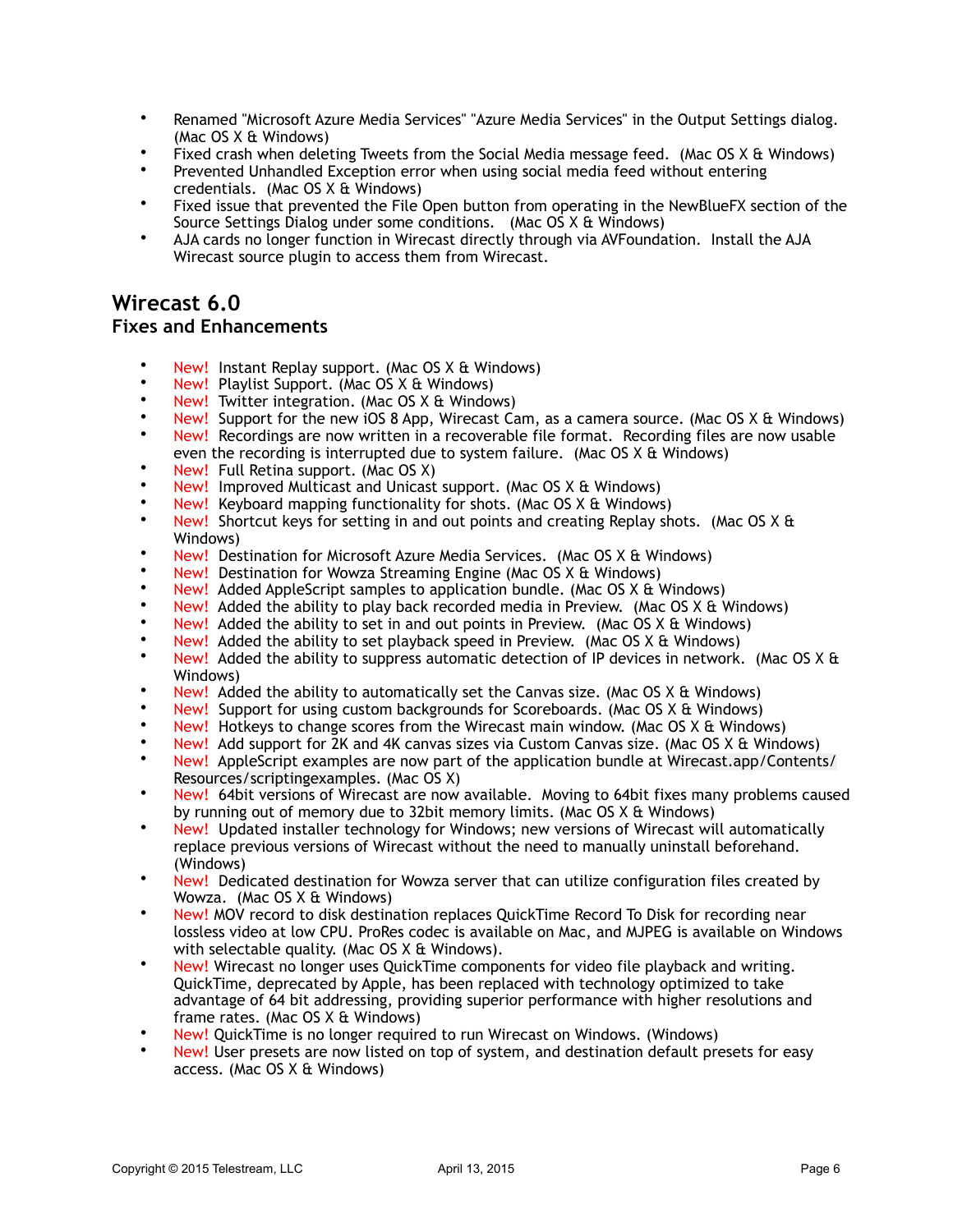- New! Ability to set the maximum number of reconnects to a streaming server/CDN. This avoids the situation where a user would have to force quite Wirecast once a server becomes unresponsive. (Mac OS X & Windows)
- New! New Blue Pro Titler Plug-in and support (Mac OS X & Windows)
- Eliminated memory spike when playing back some mp4 files. (Mac OS X & Windows)
- Fixed problem where some mp4 files would play back with no audio. (Mac OS X & Windows)
- Fixed issue where incorrect Video FPS selections were displayed for USB cameras in the Source Settings dialog. (Mac OS X)
- Fixed jitter/stutter when recording at 1080p in ProRes and MJPEG. (Mac OS X, Windows)
- Fixed issue that prevented tabbing between controls. (Mac OS X)
- Fixed issue that sometimes caused frame drops during a transition when switching to shots containing prerecorded video. (Mac OS X & Windows)
- Fixed problem where streaming audio-only resulted in sped up audio. (Mac OS X)
- Fixed problem where audio because out of sync after playing video file in the Configure Media Settings tab of the Shot Editor. (Mac OS X & Windows)
- Fixed issue where disconnecting a device could cause a crash if there were no built-in AV devices or other AV devices connected to the system. (Mac OS X, Windows)
- Fixed crash when last connected camera was disconnected. (Mac OS X)
- Fixed crash on exit after using Blackmagic Output and Input on separate cards. (Mac OS X)
- Fixed problem where Bonjour WebStream sources did not connect and the Asset Manager listed them as missing at document load. (Mac OS X & Windows)
- Fixed issue that caused floating colors in scoreboards. (Mac OS X)
- Fixed memory leak and eventual crash (after a few hours) when using the Matrox VS4. (Windows)
- Fixed issue that caused black frames to be inserted during transitions. (Mac OS X & Windows)
- Fixed issue that prevented a correct event list to be retrieved from YouTube. (Mac OS X & Windows)

### **Features No Longer Supported**

- VP6 codec no longer supported and has been replaced for streaming in Flash by H.264. (Mac OS X & Windows)
- Streaming to a QuickTime streaming server. (Mac OS X & Windows)
- Streaming using the built-in QuickTime streaming server. (Mac OS X & Windows)
- Playback of animated GIFs that was supported via QuickTime. ProRes may be used as an alternative. (Mac OS X & Windows)
- Support for Apple Animation. (Mac OS X & Windows)
- The Sony SNC-RZ50. (Mac OS X & Windows)

### **Known issues**

- If Wirecast is running when an iOS Screen Mirroring device is plugged into the computer for the first time, the device is not detected or listed as a source; Wirecast must be restarted after plugging in the device in order for the connection to be established. This problem will not manifest after the first time the device and computer have been connected and trust has been established.
- The new recoverable format adds 30MB of metadata to MOV and MP4 files, result in larger file sizes. File sizes can be reduced without affecting quality by rewrapping with HandBrake or FFmpeg.
- Multiple Replay clips captured during the same replay session will not render correctly when played at the same time on different master layers or different shot layers.
- Starting Wirecast while the Local Desktop Presenter is running and minimized will result in the DTP source displaying a green frame. A workaround is to maximize DTP before starting Wirecast. (Mac OS X)
- Some Intel integrated graphic cards lack driver support for D3D10, D3D11. As a result Game capture of games with local desktop presenter on Windows may display a green frame on